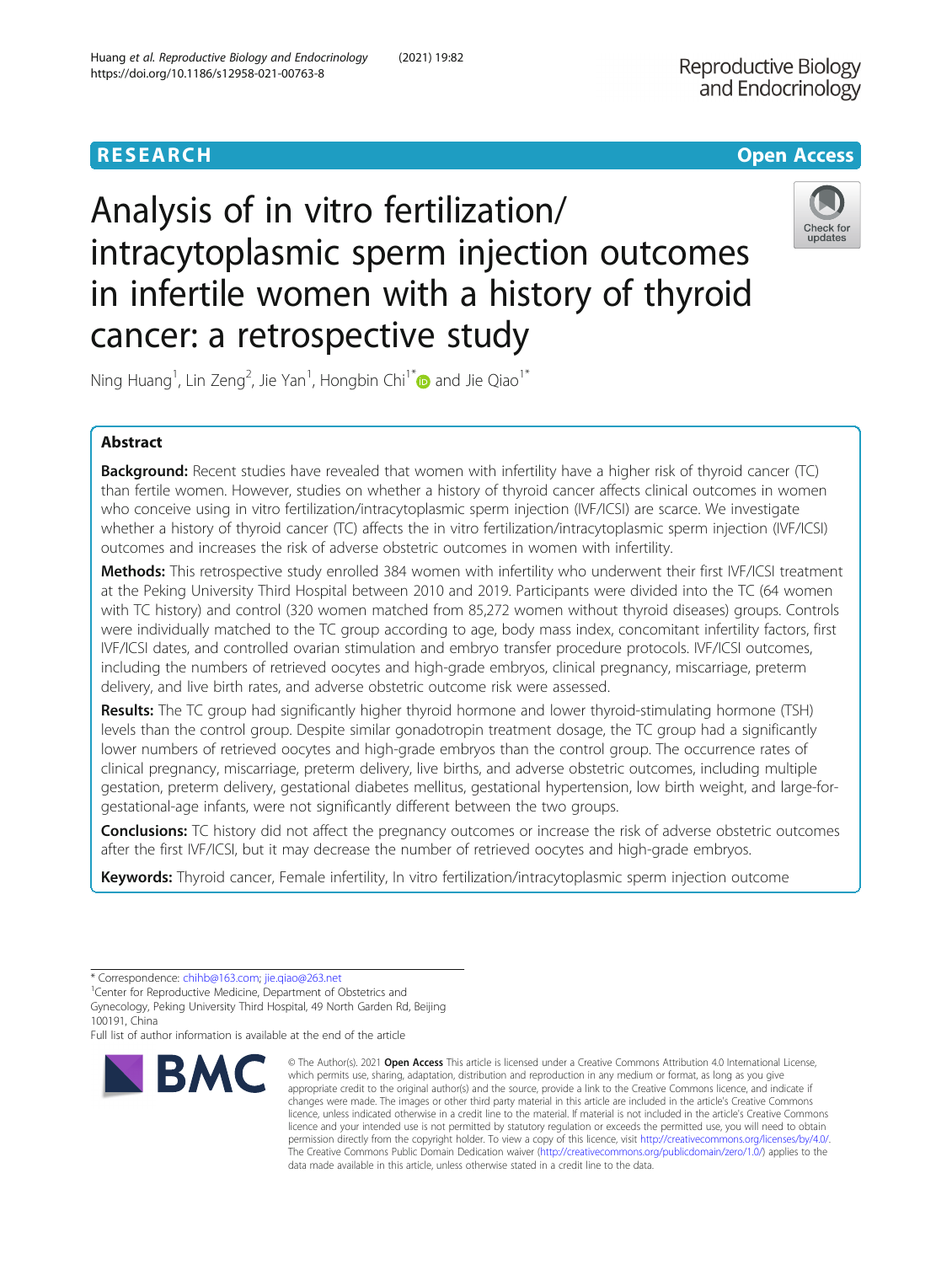#### Background

The incidence of thyroid cancer (TC) is gradually rising globally and is approximately three-fold higher in women than in men  $[1]$ . Current studies suggest that the risk of TC is higher in infertile women than in fertile women. In a large-scale, prospective cohort study, Ros et al. recruited 508 women with differentiated TC and observed a significantly higher risk of TC in women with a history of infertility [[2\]](#page-6-0). Recently, another large, retrospective cohort study conducted in Taiwan included 13, 356 infertile women and 53,424 fertile women aged between 20 and 50 years and found that the incidence of TC was nearly two-fold greater in infertile women than in fertile women [\[3](#page-7-0)].

Pregnancy is an important consideration when treating TC in women of childbearing age. A careful balance of the risks and benefits is needed between the treatment of cancer and maintenance of pregnancy. Hypothyroidism induced by thyroidectomy and hyperthyroidism triggered by thyroid hormone replacement after thyroidectomy may affect thyroid hormone levels and increase the risk of adverse pregnancy outcomes [\[4](#page-7-0)]. Reproductive counseling and assisted reproductive technology are important components of the care provided to patients with TC complicated by infertility. Most of the existing studies focus on the association between a history of TC and adverse pregnancy outcomes in women of childbearing age; however, studies evaluating the impact of a history of TC on in vitro fertilization/ intracytoplasmic sperm injection (IVF/ICSI) outcomes in women with infertility are lacking.

By focusing on IVF/ICSI, this study analyzed the effect of TC during the earlier gestational stages from oocyte fertilization to embryo implantation and throughout pregnancy. The aim of this retrospective study is to investigate whether a history of TC affects the IVF/ICSI outcomes and increases the risk of adverse pregnancy outcomes.

#### Methods

#### Study population

A total of 137,698 patients with infertility referred to the Reproductive Center of Peking University Third Hospital for in vitro fertilization and embryo transfer (IVF-ET) between January 2010 and August 2019 were screened for eligibility (Fig. [1\)](#page-2-0). This study identified 76 patients with infertility and a history of thyroidectomy as the treatment for TC who underwent their first IVF/ICSI treatment after surgery. All patients had been diagnosed with papillary thyroid carcinoma. Altogether, 64 of these patients who had embryo transfer were included in the TC group. A total of 67,020 patients who had embryo transfer were assigned to the control group from 85,272 patients without a history of TC or other thyroid

diseases who underwent their first IVF/ICSI treatment cycle. Women in the control group were individually matched to a single case at a ratio of 5:1 for age  $(\pm 1)$ , body mass index  $(BMI)$  ( $\pm 1$ ), concomitant infertility factors (polycystic ovarian syndrome, endometriosis, tubal factor, or male factor), date of first IVF/ICSI, protocols for controlled ovarian stimulation (COS; ultralong-term, long-term, antagonist, short-term, or mini-stimulation protocol), and ET procedures (fresh embryo or frozen ETs). A total of 320 patients were screened in the control group for data analysis. After first embryo transfer, 28 patients in the TC group and 100 patients in the control group entered into subsequent IVF/ICSI or frozen embryo transfer cycles. All couples were tested for sexually transmitted diseases before IVF/ICSI treatment because of negative influence of sexually transmitted diseases on IVF/ICSI outcomes  $[5, 6]$  $[5, 6]$  $[5, 6]$ . All patients, including the TC and control groups, were interviewed by phone on the expected date of delivery to follow-up on details regarding the pregnancy outcomes and complications. The study was approved by Peking University Third Hospital Medical Science Research Ethics Committee.

#### IVF/ICSI treatment

All patients underwent a standardized ovarian stimulation regimen, oocyte retrieval, and fertilization, followed by a planned transfer of fresh or frozen embryos. Patients treated with the ultra long-term and long-term protocols received a long-acting gonadotropin-releasing hormone (GnRH) agonist on the 1st and 2nd day of their menstrual cycle and 1 week before the expected day of menstruation, respectively. After downregulation was complete, recombinant gonadotropins were administered for ovarian stimulation. Patients treated with the short-term protocol were administered a short-acting GnRH agonist and recombinant gonadotropins simultaneously on the 2nd through to the 3rd day of the menstrual cycle for ovarian stimulation. In patients treated with the antagonist protocol, recombinant gonadotropins were initiated on the 2nd day of the menstrual cycle, and treatment with a GnRH antagonist was initiated when at least one follicle reached 12 mm in diameter and was continued until the day human chorionic gonadotropin (HCG) was administered. In patients treated with the mini-stimulation protocol, clomiphene was administered orally, and then low-dose gonadotropins were administered for ovarian stimulation. A GnRH antagonist was also administered until the day of HCG administration.

Recombinant HCG at a dose of 5000–10,000 IU was administered to trigger oocyte maturation when ≥2 follicles measuring ≥18 mm, and oocyte retrieval was performed 34–36 h later. The oocytes were inseminated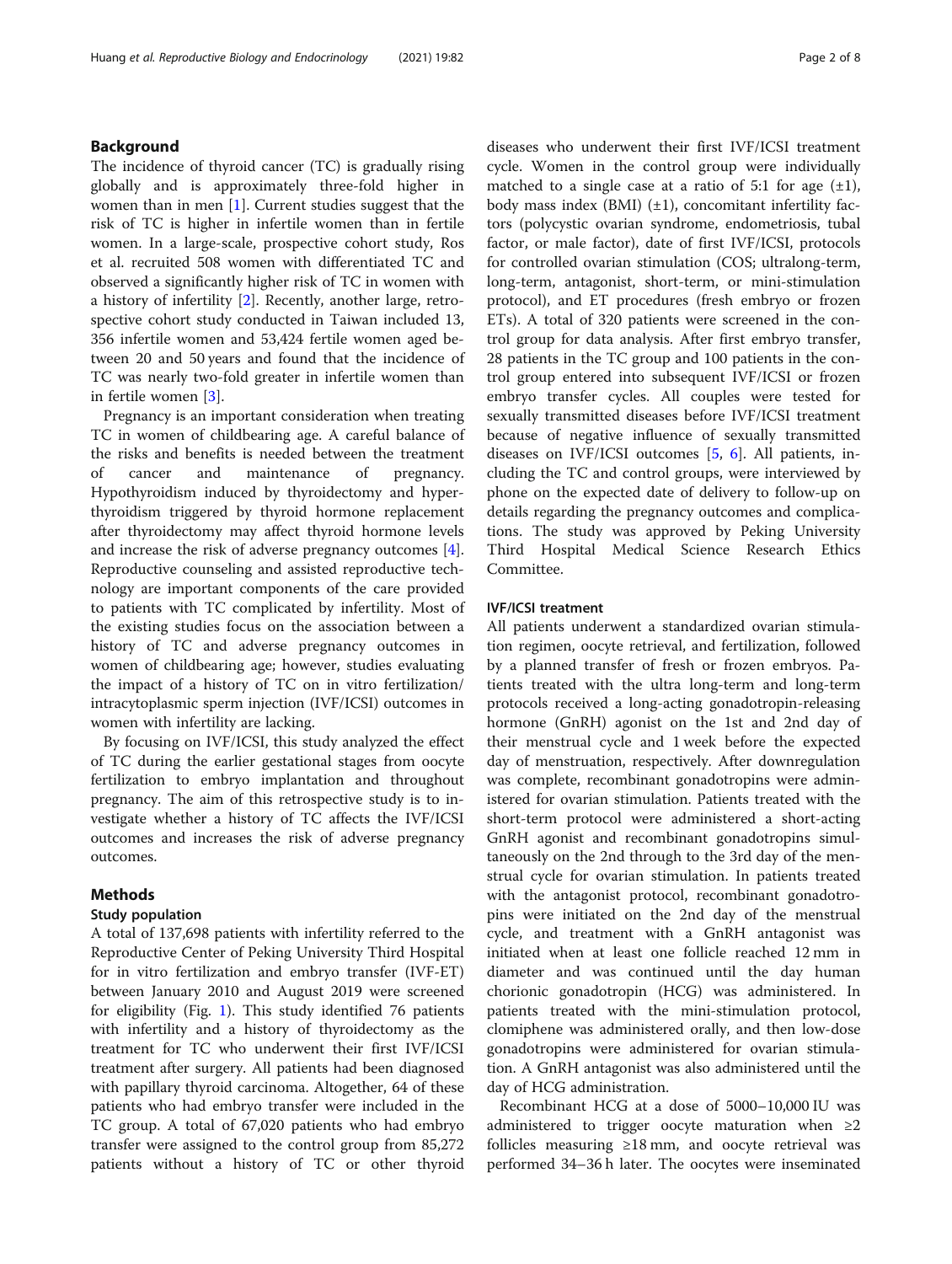<span id="page-2-0"></span>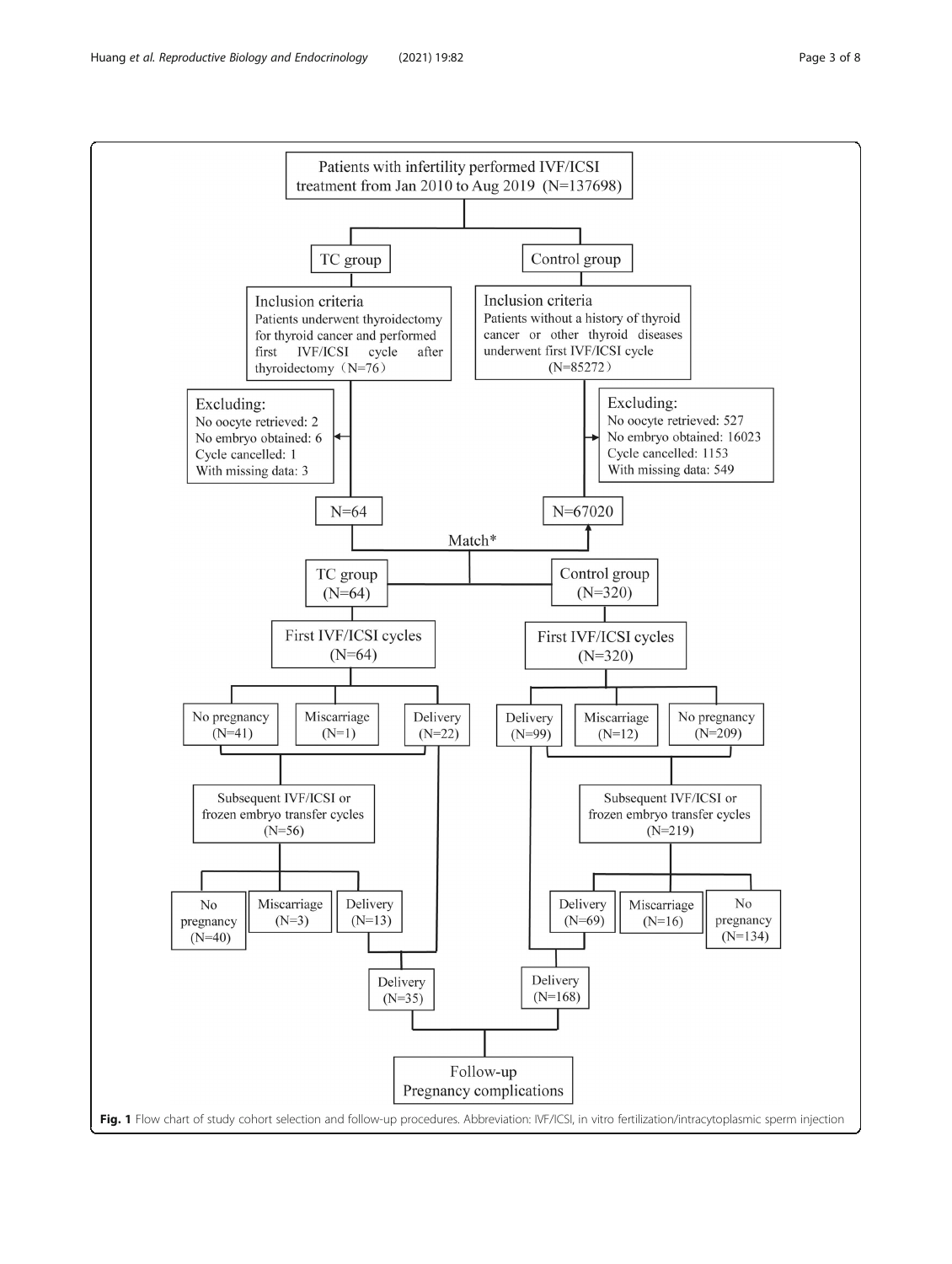approximately 4–6 h after oocyte retrieval by either IVF or ICSI. Assessment of fertilization is carried out about 16–18 h after insemination and was evaluated by the presence of two pronuclei. Embryo quality were assessed 68–72 h after insemination based on the number, size, symmetry of blastomeres and the percentage of fragmentation according to the criteria established by the Istanbal Consensus Workshop on Embryo Assessment [[7\]](#page-7-0). Good-quality embryos all developed from two pronuclei zygotes and met the following criteria: (1) had > 5 blastomeres; (2) the size difference was  $\langle 20\%;$  and (3) fragmentation was < 50%. At least one, and up to three high-quality day-3 embryos or blastocysts were transferred to the patients 3 or 5 days after the oocyte retrieval. Two patients received preimplantation genetic testing (PGT) because of abnormal karyotyping. Some patients with a high risk of ovarian hyperstimulation syndrome underwent frozen ETs.

#### Laboratory testing

The blood samples for thyroid hormone testing were taken within 6 months prior to the initiation of COS. Serum thyroid-stimulating hormone (TSH), free thyroxine (FT4), thyroid peroxidase antibody (TPOAb), and thyroglobulin antibody (TGAb) were measured by a fully automatic chemiluminescence immunoassay analyzer (ADVIA Centaur XP, Siemens Healthcare Diagnostics). The reference values for TSH and FT4 were 0.55–4.78 uIU/ml and  $0.89-1.80$  ng/dl, respectively. A value  $<60$ IU/ml was defined as negative for TPOAb and TGAb. Basal hormones, including follicle-stimulating hormone (FSH), luteinizing hormone (LH), and estradiol were measured on the 2nd through to the 4th day of the menstrual cycle.

#### Study outcomes

Pregnancy outcomes in patients who underwent their first IVF/ICSI treatment cycle and initial ET were analyzed. Clinical pregnancy was defined as at least one gestational sac in the uterus identified by ultrasonography 35 days after ET. Miscarriage was defined as the loss of a clinical pregnancy before 28 weeks of gestation. Live birth was defined as the delivery of at least one living fetus after 28 weeks of gestation. Preterm delivery was defined as the delivery of a living fetus before 37 weeks of gestation.

Adverse pregnancy outcomes were analyzed among all deliveries after cumulative ET cycles. The incidence of pregnancy complications, including gestational diabetes mellitus and gestational hypertension, was evaluated. Low birth weight (LBW) was defined as birth weight < 2.5 kg. Large for gestational age (LGA) was defined as birth weight  $> 4.0$  kg.

#### Statistical analysis

Continuous variables were expressed as medians (interquartile range) when the data did not follow a Gaussian distribution, and as means (standard deviation) for normally distributed data. Categorical variables were presented as numbers (percentages). Student's t-test and chi-square test were used to compare the differences in continuous and categorical variables, respectively, between the two groups. Comparisons between continuous variables without normal distributions were performed using the Mann-Whitney U test. Logistic regression analysis was conducted to calculate odds ratios (ORs) with 95% confidence intervals (CIs) for adjusting relevant factors. All statistical analyses were performed using SPSS version 24.0 software (Armonk, NY: IBM Corp.), and the results were considered statistically significant at values of  $P < 0.05$ .

#### Results

The characteristics of the women analyzed are shown in Table [1](#page-4-0). Significant differences in thyroid function were observed between the TC and control groups. The FT4 level was significantly higher (mean [SD]: 1.5 [0.2] vs. 1.2  $[0.1]$ ,  $P < 0.001$ ) and TSH level was significantly lower in the TC group than in the control group (median [interquartile range]:  $0.5$  [0.2–1.2] vs. 1.9 [1.4–2.6],  $P <$ 0.001). There were no differences in age, BMI, duration of infertility, basal hormone levels, and antral follicle count between the two groups (Table [1](#page-4-0)).

With a similar dose of gonadotropin treatment, the hormone levels (LH, estradiol, progesterone) on the HCG trigger day were similar in the two groups; however, the number of retrieved oocytes was significantly lower in the TC group than in the control group (median [interquartile range]:  $9 \quad [6-14]$  vs. 12  $[8-17]$ ,  $P = 0.025$ ). The percentage of insemination cycles compared to the ICSI cycles was higher in the control group than in the TC group (56.3% vs. 69.7%,  $P = 0.036$ ). The number of high-grade embryos was significantly lower in the TC group than in the control group (median [interquartile range]: 3 [2–5.8] vs. 4.5 [2–8],  $P = 0.046$ ) (Table [2\)](#page-4-0).

Table [3](#page-5-0) lists the pregnancy outcomes of the TC and control groups. There were no significant differences between the two groups in the rate of clinical pregnancy  $(35.9\% \text{ vs. } 34.7\%, P = 0.848)$ , miscarriage  $(4.3\% \text{ vs. } 10.8\%,$  $P = 0.466$ , live birth (34.4% vs. 30.9%,  $P = 0.589$ ), or preterm delivery  $(9.1\% \text{ vs. } 10.1\%, P > 0.999)$ . The birth weight was also similar between the two groups. After adjusting for FT4, TSH, and methods for fertilization, no significant difference was observed between the TC and control groups in clinical pregnancy and live birth rates (OR, 1.49 and 1.43; 95% CI, 0.72–3.06 and 0.69–2.99;  $P = 0.286$  and 0.337, respectively) (Table [4](#page-5-0)).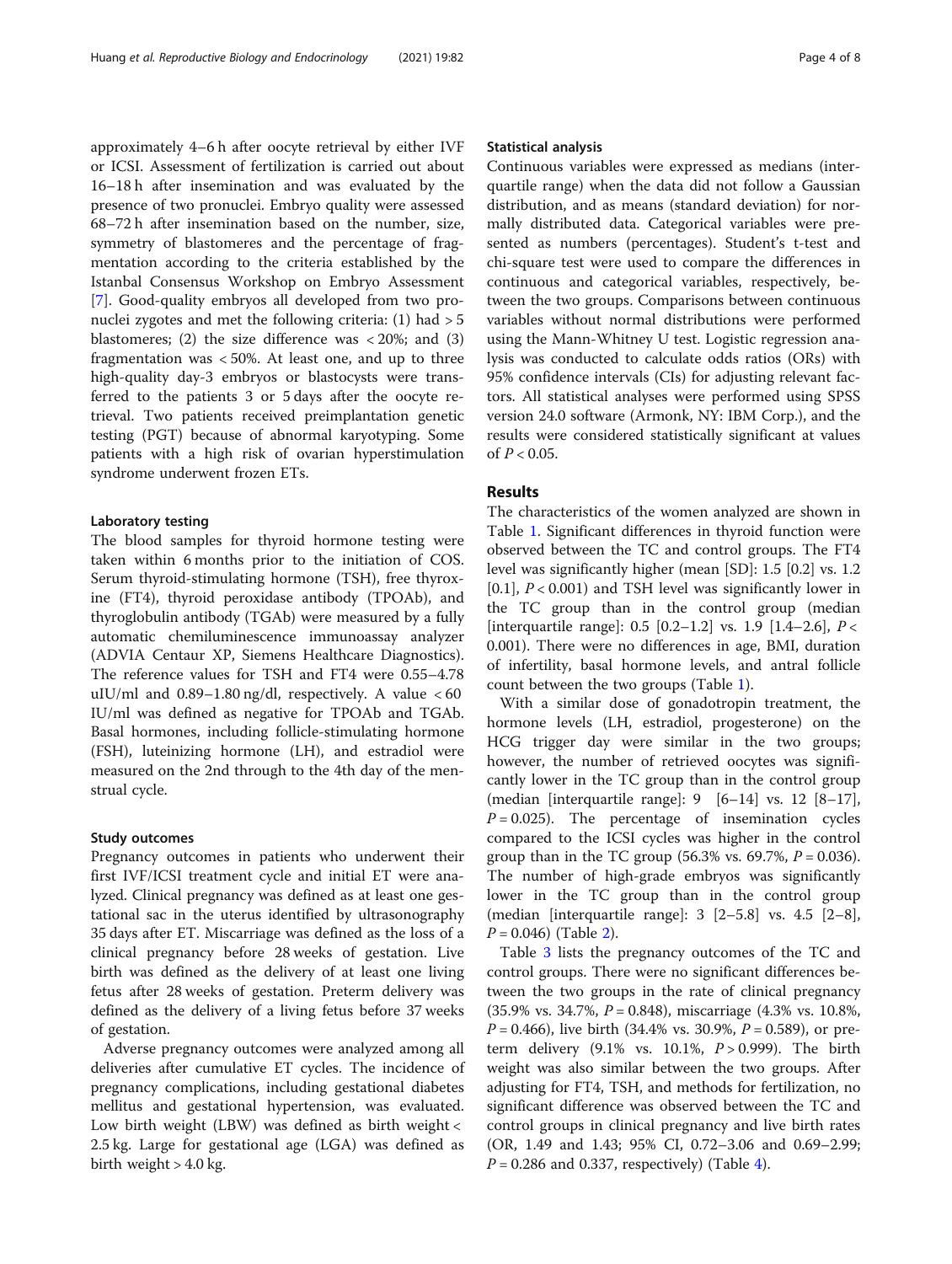| <b>Characteristics</b>                              | TC group<br>$(n = 64)$ | Control group <sup>a</sup><br>$(n = 320)$ | P-value    |
|-----------------------------------------------------|------------------------|-------------------------------------------|------------|
| Age, mean (SD), years                               | 33.8(4.3)              | 33.6(3.9)                                 | 0.774      |
| Body mass index, mean (SD), kg/m <sup>2</sup>       | 23.1(3.0)              | 23.0(2.8)                                 | 0.688      |
| Duration of infertility, median (IQR),y             | $3(2-5)$               | $3(2-6)$                                  | 0.531      |
| Basal FSH, median (IQR), mIU/ml                     | $7.1(5.2 - 9.0)$       | $6.6(5.4 - 7.9)$                          | 0.237      |
| Basal LH, median (IQR), mIU/ml                      | $3.3(2.4-4.2)$         | $3.7(2.6-5.2)$                            | 0.054      |
| Basal estradiol, median (IQR), pmol/L               | 163 (126-221)          | 159 (128-203)                             | 0.401      |
| Antral follicle count in both ovaries, median (IQR) | $11(8-15)$             | $10(7-14)$                                | 0.398      |
| FT4, mean (SD), ng/dl                               | 1.5(0.2)               | 1.2(0.1)                                  | $< 0.001*$ |
| TSH, median (IQR), mIU/L                            | $0.5(0.2-1.2)$         | $1.9(1.4-2.6)$                            | $< 0.001*$ |

#### <span id="page-4-0"></span>Table 1 Patients' baseline characteristics

Abbreviations: TC thyroid cancer, IQR interquartile range, FSH follicle-stimulating hormone, LH luteinizing hormone, FT4 free thyroxine, TSH

thyroid-stimulating hormone

<sup>a</sup>Patients in the control group were individually matched to a single case at a ratio of 5:1 for age, body mass index, concomitant infertility factors (polycystic ovarian syndrome, endometriosis, tubal factor, or male factor), years of IVF/ICSI treatment, protocols for controlled ovarian stimulation (ultralong-term, long-term, antagonist, short-term, or mini-stimulation protocol), and ET procedures (fresh ET or frozen ET)  $*P < 0.05$ 

After the first IVF/ICSI treatment cycle, 22 women in the TC group and 99 women in the control group had successful deliveries. Other women without delivery were followed up after subsequent IVF/ICSI or frozen ET cycles. A total of 35 women in the TC group and 168 women in the control group had successful deliveries. There was no significant difference in the occurrence of adverse obstetrics outcomes, including multiple gestation, preterm delivery, gestational diabetes mellitus, gestational hypertension, LBW, and LGA, between the TC and control groups (Table [5\)](#page-6-0).

#### **Discussion**

In this study, a significant difference was observed in the number of retrieved oocytes and high-grade embryos between the TC and control groups, suggesting that a history of TC may affect follicle growth and development during IVF/ICSI. The mechanism through which a history of TC affects follicle development remains unclear, but abnormal levels of thyroid hormone during IVF/ICSI may be involved. Many studies have shown that thyroid hormone plays an important role in regulating reproductive function and that both hyperthyroidism and

**Table 2** In vitro fertilization and embryo transfer data between the TC and control groups

| <b>Characteristics</b>                                | TC group<br>$(N = 64)$ | Control group<br>$(N = 320)$ | P value  |
|-------------------------------------------------------|------------------------|------------------------------|----------|
| Gonadotropin dose, median (IQR), IU                   | 2175 (1500-2925)       | 2175 (1575-2850)             | 0.794    |
| LH on hCG trigger day, median (IQR), mIU/mI           | $1.4(0.8-3.1)$         | $1.3(0.7-2.8)$               | 0.601    |
| Estradiol on hCG trigger day, median (IQR), mIU/ml    | 5446 (3466-12,204)     | 6969.5 (4363.8-12,281.3)     | 0.121    |
| Progesterone on hCG trigger day, median (IQR), pmol/L | $2.1(1.5-3.1)$         | $2.3(1.6-3.1)$               | 0.458    |
| No. of retrieved oocytes per cycle, median (IQR)      | $9(6-14)$              | $12(8-17)$                   | $0.025*$ |
| Fertilization, no. (%)                                |                        |                              |          |
| <b>IVF</b>                                            | 36(56.3)               | 223 (69.7)                   | $0.036*$ |
| ICSI                                                  | 28 (43.8)              | 97 (30.3)                    |          |
| High-quality embryos, median (IQR) <sup>a</sup>       | $3(2-5.8)$             | $4.5(2-8)$                   | $0.046*$ |
| No. of embryos transferred, No. (%)                   |                        |                              |          |
|                                                       | 15(23.4)               | 52 (16.3)                    | 0.212    |
| 2                                                     | 48 (75.0)              | 267 (83.4)                   |          |
| 3                                                     | 1(1.6)                 | 1(0.3)                       |          |

Abbreviations: IQR interquartile range, GnRH gonadotropin-releasing hormone, HCG human chorionic gonadotropin, ICSI intracytoplasmic sperm injection, IVF in vitro fertilization

\* P < 0.05<br><sup>a</sup> Embryos were evaluated on the third day after fertilization. Good-quality embryos all developed from two pronuclei zygotes and met the following criteria: (1) had > 5 blastomeres; (2) the size difference was < 20%; and (3) fragmentation was < 50%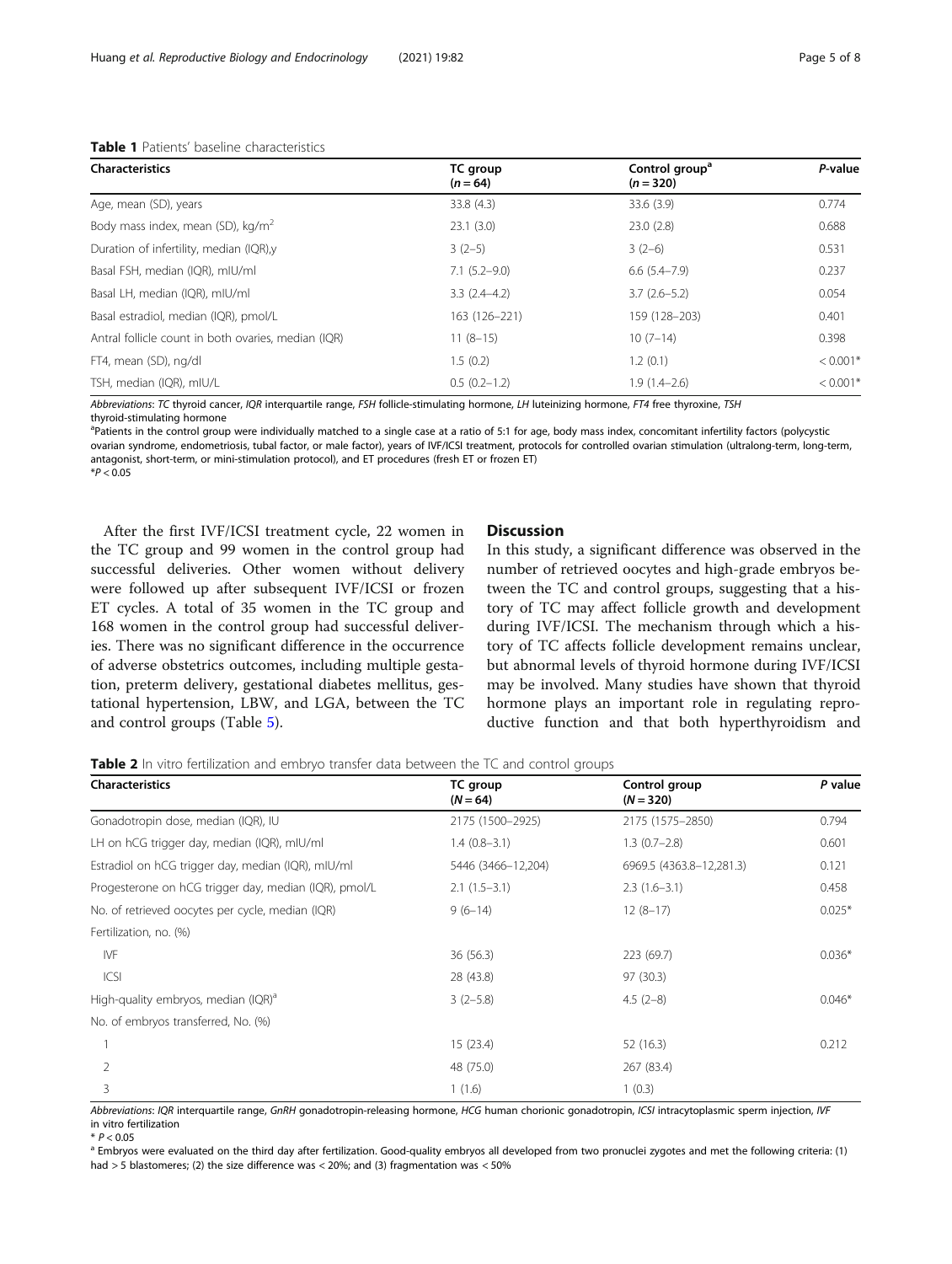Outcomes TC group  $(n = 64)$ Control group  $(n = 320)$ P-value Clinical pregnancy<sup>a</sup>, No. (%) , No. (%) 23/64 (35.9) 111/320 (34.7) 0.848 Miscarriage<sup>b</sup>, No. (%)  $1/22$  (4.3)  $12/111$  (10.8)  $0.466^{\text{#}}$ Live birth<sup>c</sup>, No.  $(%)$ , No. (%) 22/64 (34.4) 99/320 (30.9) 0.589 Preterm delivery<sup>d</sup>, No. (%)  $2/22$  (9.1) 10/99 (10.1)  $> 0.999^e$ Birth weight, g Singleton 3469.4 ± 372.3 3336.5 ± 543.4 0.327 Twin 2486.3 ± 657.2 2633 ± 384 0.390

<span id="page-5-0"></span>Table 3 Pregnancy outcomes after first IVF/ICSI treatment between the TC and control groups

Abbreviations: TC thyroid cancer, ICSI intracytoplasmic sperm injection, IVF in vitro fertilization

<sup>a</sup>Clinical pregnancy was defined as at least one gestational sac in the uterus at 35 days after embryo transfer as identified by ultrasonography

<sup>b</sup>Miscarriage was defined as loss of clinical pregnancy before

28 weeks' gestation

<sup>c</sup>Live birth was defined as delivery of at least one living fetus beyond 28 weeks of gestation

<sup>d</sup>Preterm delivery was defined as delivery of living fetus before 37 weeks <sup>e</sup>Fisher's exact test

hypothyroidism are associated with menstrual disturbance and irregular ovulation [\[8](#page-7-0)]. Navarro et al. and Aghajanova et al. detected the expression of thyroid hormone and TSH receptors in human ovarian tissues [[9,](#page-7-0) [10\]](#page-7-0). Several previous studies demonstrated that thyroid hormones regulated follicle development and enhanced FSH-induced follicle growth, which may be achieved by promoting granulosa cell proliferation, decreasing granulosa cell apoptosis and affecting steroidogenesis [[11](#page-7-0)–[14\]](#page-7-0). Insufficient thyroid hormone secretion affects follicular development; however, excess thyroid hormone may also adversely affect follicular growth by altering the functionality of other hormones. Previous studies have reported that the levels of FSH, LH, and estradiol were higher and the androgen metabolism was changed in women with hyperthyroidism [[15\]](#page-7-0). In our study, all patients in the TC group underwent thyroidectomy and were subsequently treated with thyroid hormone replacement before COS. Compared to the control group, the FT4 level was significantly higher, and TSH level was significantly lower in the TC group before IVF/ ICSI. Abnormal thyroid hormone and TSH levels may affect follicular growth and development during COS and lead to a decreased number of retrieved oocytes and high-grade embryos.

The thyroid hormone plays an important role in the process of implantation and pregnancy maintenance. Aghajanova et al. demonstrated the presence of thyroid hormone and TSH receptors in the human endometrium, and Kokabashi et al. found that thyroid hormone facilitates the decidualization of human endometrial cells by affecting the expression of many transcription factors crucial for decidualization [\[16](#page-7-0), [17\]](#page-7-0). After implantation, increased production of thyroid hormone plays a crucial role in maintaining a healthy pregnancy. During the first half of the pregnancy, the fetal thyroid is not mature to produce sufficient thyroid hormone and fetal development highly depends on the transfer of maternal thyroid hormone [\[18](#page-7-0)]. TC treatment impairs the normal thyroid function, which may affect the implantation and pregnancy outcomes. Previous studies have investigated whether a history of TC treatment affects the chances of pregnancy and a meta-analysis conducted by Busnelli et al. failed to show that TC treatment had any influence [[19\]](#page-7-0). However, studies focused on the effect of a history of TC on pregnancy outcomes after IVF/ICSI are lacking. In our study, no significant difference was observed in the pregnancy outcomes after the first IVF/ICSI, including the rates of clinical pregnancy, miscarriage, live birth, preterm delivery, and birth weight between the TC and control groups. After adjusting for FT4, TSH, and fertilization procedures, there was also no significant difference in the rates of clinical pregnancy and live birth between the two groups. Our findings provide evidence that a history of TC does not affect the pregnancy outcomes after IVF/ICSI.

Table 4 Multivariate logistic regression analysis of factors associated with pregnancy outcomes after first IVF/ICSI treatment

| <b>Factors</b>      | Clinical pregnancy  |         | Live birth          |         |
|---------------------|---------------------|---------|---------------------|---------|
|                     | OR (95% CI)         | P-Value | OR (95% CI)         | P-Value |
| Group               |                     |         |                     |         |
| Control (reference) | N/A                 | N/A     | N/A                 | N/A     |
| TC                  | 1.49 (0.72-3.06)    | 0.286   | 1.43 (0.69-2.99)    | 0.337   |
| FT4                 | $0.38(0.11 - 1.40)$ | 0.146   | $0.58(0.16 - 2.14)$ | 0.413   |
| <b>TSH</b>          | $1.05(0.82 - 1.36)$ | 0.691   | $1.05(0.81 - 1.36)$ | 0.720   |
| Fertilization       |                     |         |                     |         |
| IVF (reference)     | N/A                 | N/A     | N/A                 | N/A     |
| <b>ICSI</b>         | $0.86(0.55 - 1.36)$ | 0.518   | $1.02(0.64 - 1.62)$ | 0.944   |

Abbreviations: FT4 free thyroxine, TSH thyroid-stimulating hormone, OR odds ratio, CI confidence interval, TC thyroid cancer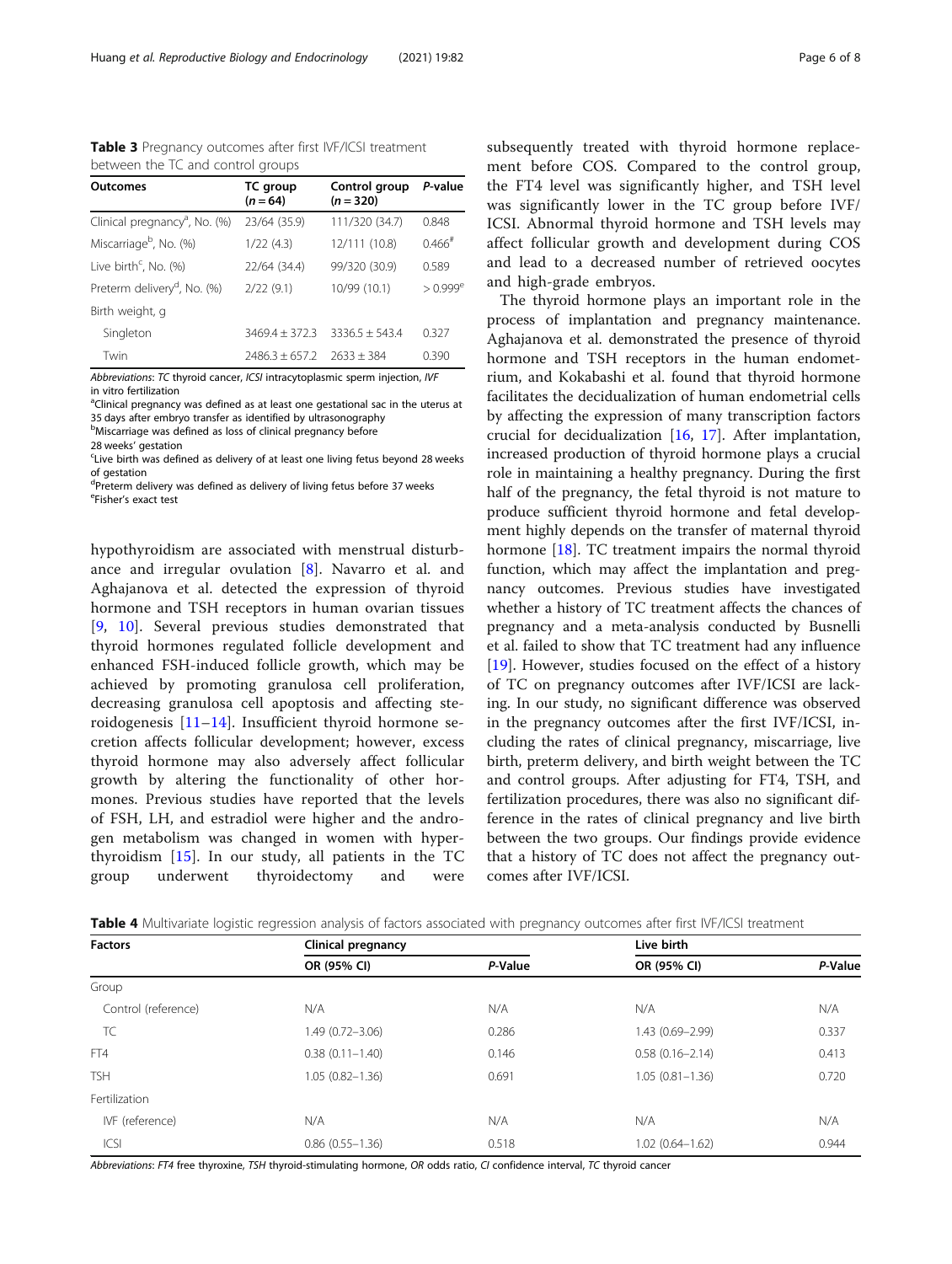|                                        | TC group<br>$(N = 35)$ | Control group<br>$(N = 168)$ | P value |
|----------------------------------------|------------------------|------------------------------|---------|
| Multiple gestation, no. (%)            | 6/35(17.1)             | 24/168 (14.3)                | 0.665   |
| Preterm delivery, no. (%)              | 2/35(5.7)              | 14/168 (8.3)                 | > 0.999 |
| Gestational diabetes mellitus, no. (%) | 2/35(5.7)              | 14/168 (8.3)                 | > 0.999 |
| Gestational hypertension, no. (%)      | 1/35(2.9)              | 5/168(3.0)                   | > 0.999 |
| No. of infants                         | 41                     | 192                          |         |
| Neonatal sex-male, no. (%)             | 21/41 (51.2)           | 109/192 (56.8)               | 0.516   |
| LBW, no. (%)                           | 7/41(17.1)             | 21/192 (10.9)                | 0.291   |
| LGA, no. (%)                           | 3/41(7.3)              | 13/192 (6.8)                 | > 0.999 |

<span id="page-6-0"></span>Table 5 Adverse pregnancy outcomes among all deliveries after cumulative transfer cycles

LBW low birth weight, LGA large for gestational age, TC thyroid cancer

A recent study reported a higher risk of preterm delivery and LBW in cancer survivors; however, the study did not perform a subgroup analysis stratified by cancer type [[20\]](#page-7-0). We analyzed the adverse pregnancy outcomes among all deliveries between the TC and control groups. We did not find an increased risk of multiple gestation, preterm delivery, gestational diabetes mellitus, and gestational hypertension. There was also no increase in the prevalence of infants with LBW or infants who were LGA in women with a history of TC compared with the control group, in accordance with the findings of previous studies. Two previous studies evaluated the risk of adverse pregnancy outcomes in survivors with different types of cancers and demonstrated that, unlike gynecological cancer and Non-Hodgkin lymphoma, the risk of adverse pregnancy outcomes was not increased in women with a history of TC [\[21,](#page-7-0) [22\]](#page-7-0). A recent study based on populations with a history of TC also failed to find a difference in the occurrence of preterm delivery, LBW, and LGA between women with a history of TC and their TC-free counterparts [[23\]](#page-7-0). Thus, a history of TC was shown not to be a risk factor for the adverse pregnancy outcomes after IVF/ICSI.

#### Conclusions

Our study demonstrates that a history of TC does not affect the pregnancy outcomes and does not increase the risk of adverse obstetric outcomes, but it does decrease the number of retrieved oocytes and high-grade embryos in this patient group. Our study findings provide valuable evidence for clinical strategies in infertile patients with TC. However, due to the limited number of women with a history of TC undergoing IVF/ICSI, the conclusions of our study need to be further confirmed in a study with a larger sample size.

#### Abbreviations

TC: Thyroid cancer; IVF/ICSI: in Vitro fertilization/intracytoplasmic sperm injection; COS: Controlled ovarian stimulation; IVF: In vitro fertilization; ET: Embryo transfer; GnRH: Gonadotropin-releasing hormone; HCG: Human chorionic gonadotropin; TSH: Thyroid-stimulating hormone; FT4: Free

thyroxine; TPOAb: Thyroid peroxidase antibody; TGAb: Thyroglobulin antibody; FSH: Follicle-stimulating hormone; LH: Luteinizing hormone; LBW: Low birth weight; LGA: Large for gestational age; ORs: Odds ratios

#### Authors' contributions

NH took part in patient follow-up and wrote the initial draft of the paper. NH, LZ and JY contributed to the data analysis. HBC and JQ contributed to the conception and design of the study. All authors contributed to the research discussion and manuscript revision. All authors read and approved the final manuscript.

#### Funding

This work was supported by the National Natural Science Foundation of China (Grant No.81871212), National Key R&D Program of China (Grant No. 2017YFC1002004), and Natural Science Foundation of Tibet (XZ2017ZR-028).

#### Availability of data and materials

The datasets used or analyzed during the current study are available from the corresponding author on reasonable request.

#### **Declarations**

#### Ethics approval and consent to participate

The study was approved by Peking University Third Hospital Medical Science Research Ethics Committee (Approval Number: M2020567). Approval for a waiver for written consent was obtained from Peking University Third Hospital Medical Science Research Ethics Committee due to the retrospective nature of this study.

#### Consent for publication

This manuscript has not been published or presented elsewhere and is not under consideration by another journal. All study participants provided informed consent and approved it for publication.

#### Competing interests

All authors declare that the research was conducted in the absence of any commercial or financial relationships that could be construed as a potential conflict of interest.

#### Author details

<sup>1</sup> Center for Reproductive Medicine, Department of Obstetrics and Gynecology, Peking University Third Hospital, 49 North Garden Rd, Beijing 100191, China. <sup>2</sup>Clinical Epidemiology Research Center, Peking University Third Hospital, Beijing 100191, China.

#### Received: 24 February 2021 Accepted: 17 May 2021 Published online: 04 June 2021

#### References

- 1. Cabanillas ME, McFadden DG, Durante C. Thyroid cancer. Lancet. 2016; 388(10061):2783–95. [https://doi.org/10.1016/S0140-6736\(16\)30172-6](https://doi.org/10.1016/S0140-6736(16)30172-6).
- 2. Zamora-Ros R, Rinaldi S, Biessy C, Tjønneland A, Halkjaer J, Fournier A, et al. Reproductive and menstrual factors and risk of differentiated thyroid